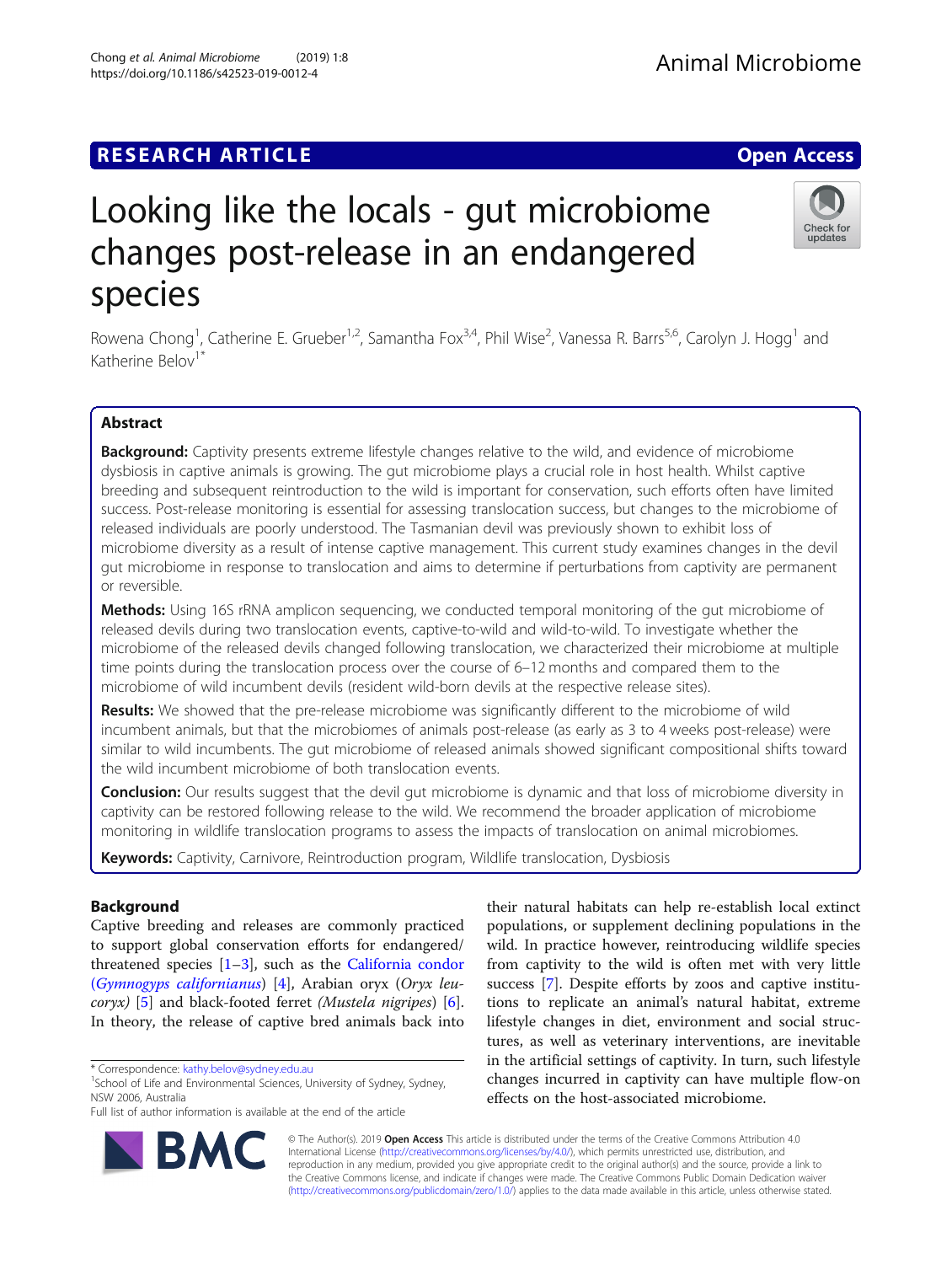The study of the microbiome in wildlife species is still relatively new and has potential to improve conservation efforts. The microbiome, particularly the gut microbiome, has been shown to play an integral role in supporting host health, nutrition, immune functions and even behavior [\[8](#page-8-0)–[12\]](#page-8-0). Disturbances to the typical gut microbiome, or dysbiosis, can potentiate the onset or development of various diseases, including diabetes [[13,](#page-8-0) [14\]](#page-8-0), inflammatory bowel disease [\[15](#page-8-0), [16](#page-8-0)], obesity [[13,](#page-8-0) [17\]](#page-8-0), susceptibility to infections [\[18](#page-8-0)] and impaired immunity [\[8](#page-8-0), [10\]](#page-8-0). There is growing evidence that captivity alters the microbiome, with many species across diverse taxa showing signals of perturbation and microbial diversity loss in captivity compared to their wild counterparts (e.g.  $[19-22]$  $[19-22]$  $[19-22]$  $[19-22]$ ). While the exact consequences of microbiome perturbations on host health and survival remain poorly understood, these findings have implications for the way captive populations and reintroduction programs are managed. It is conceivable that an altered or depauperate microbiome may have adverse impacts, and so impair their host survival following release to the wild, especially if they are depleted of beneficial microbes. For example, the gut microbiome of captive black howler monkeys (Alouatta pigra) lacks microbes that produce butyrate (such as Butyrivibrio spp.) in their gut microbiome, which is thought to provide energy for mammalian colon cells and has important health benefits [[23\]](#page-8-0). In the grouse (Tetrao urogallus), anatomical changes in the gut, such as shorter small intestines and caeca [[24\]](#page-8-0), as well as microbiome disturbances [\[25](#page-8-0)] have been observed in captive individuals [[25\]](#page-8-0). These changes can compromise digestion and nutrient absorption and may explain the high mortality of captive birds upon reintroduction to the wild [\[24](#page-8-0)–[26](#page-8-0)]. Importantly, different species vary in the way their microbiome responds to changing environments. For example, primates and carnivorous species tend to be more susceptible to microbiome alterations in captivity compared to herbivorous species, whose microbiome generally remains stable [[21,](#page-8-0) [22,](#page-8-0) [27](#page-8-0), [28](#page-8-0)].

Another species that experiences microbiome perturbations in captivity is the Tasmanian devil (Sarcophilus harrisii, hereafter 'devil') [[22](#page-8-0)]. The devil is the world's largest carnivorous marsupial, found only in the wild on the island state of Tasmania, Australia. It is now listed as endangered due to a transmissible cancer, devil facial tumour disease (DFT1 and DFT2) [[29](#page-8-0), [30](#page-8-0)] that has decimated most wild populations by up to 80% since its first discovery in 1996 [\[31](#page-9-0)]. Conservation actions by the Save the Tasmanian Devil Program (STDP) have included the establishment of an insurance metapopulation in 2006 [[32\]](#page-9-0), the introduction of devils to another nearby island (Maria Island) in 2012 and 2013 [\[33\]](#page-9-0), and the reintroduction of devils back into wild sites on mainland Tasmania between 2015 and 2018 [\[34](#page-9-0)]. The primary goal of the insurance metapopulation is to maintain a genetically robust and healthy population of devils that will act as a source of animals for supplementing wild populations under threat. There are currently over 700 devils in the insurance metapopulation, held in a variety of housing types from intensive zoo-based captive facilities (intensive captive, housing 1 to 3 individuals per enclosure) to free-range enclosures (housing 10 to 20 individuals per 10 to 22 ha enclosure) to more wild type settings with a fenced peninsula (30,000 ha) and an island site on Maria Island (9600 ha) [\[32](#page-9-0)]. All sites are managed to some extent under the metapopulation framework. The population on Maria Island is home to approximately 100 free-roaming devils and is harvested annually as a source of wild-born devils for reintroduction purposes [\[35](#page-9-0)]. (See Additional file [1](#page-7-0): Table S1 for detailed site descriptions).

The gut microbiome of the devil was first characterized by Cheng et al. [[22\]](#page-8-0) in 2015 and captive devils were shown to have significantly lower microbiome diversity than wild devils. Interestingly, between the two captive facility types, devils housed in intensive captive facilities had lower diversity than devils housed in the free-range enclosures. Although the exact effects of a depauperate microbiome on devils remain largely unknown, a possible consequence is the associated increased risk of obesity, as has been demonstrated in rodent models [[36\]](#page-9-0), which could in turn lead to reduced breeding success [\[22](#page-8-0), [37](#page-9-0)]. As the insurance metapopulation is a source of disease-free devils for reintroductions, it is important to understand how the microbiome will respond to changes in the environment during translocations, whether they be captive-to-wild or wild-to-wild.

In this study, we conducted the first temporal monitoring of the gut microbiome of an endangered carnivorous species throughout two translocations events. Doing so will help us better understand the temporal dynamics of the host-associated gut microbiome, particularly in response to translocation. We aimed to address: i) does the microbiome change over time after the host is translocated, and if so, how? and ii) do released individuals reacquire a "wild-type" microbiome after translocation?

#### Methods

## Study populations, translocation events and sample collection

In this study, we focused on two translocation events: captive-to-wild translocation (from intensive captive to Maria Island, 2017,  $N = 8$ ), and wild-to-wild translocation (from Maria Island to Stony Head, 2016,  $N = 17$ ). During both translocations, devils were removed from their respective source locations (intensive captive facilities or Maria Island) and housed in free-range enclosures (10–22 ha) for a period of 6 to 12 weeks prior to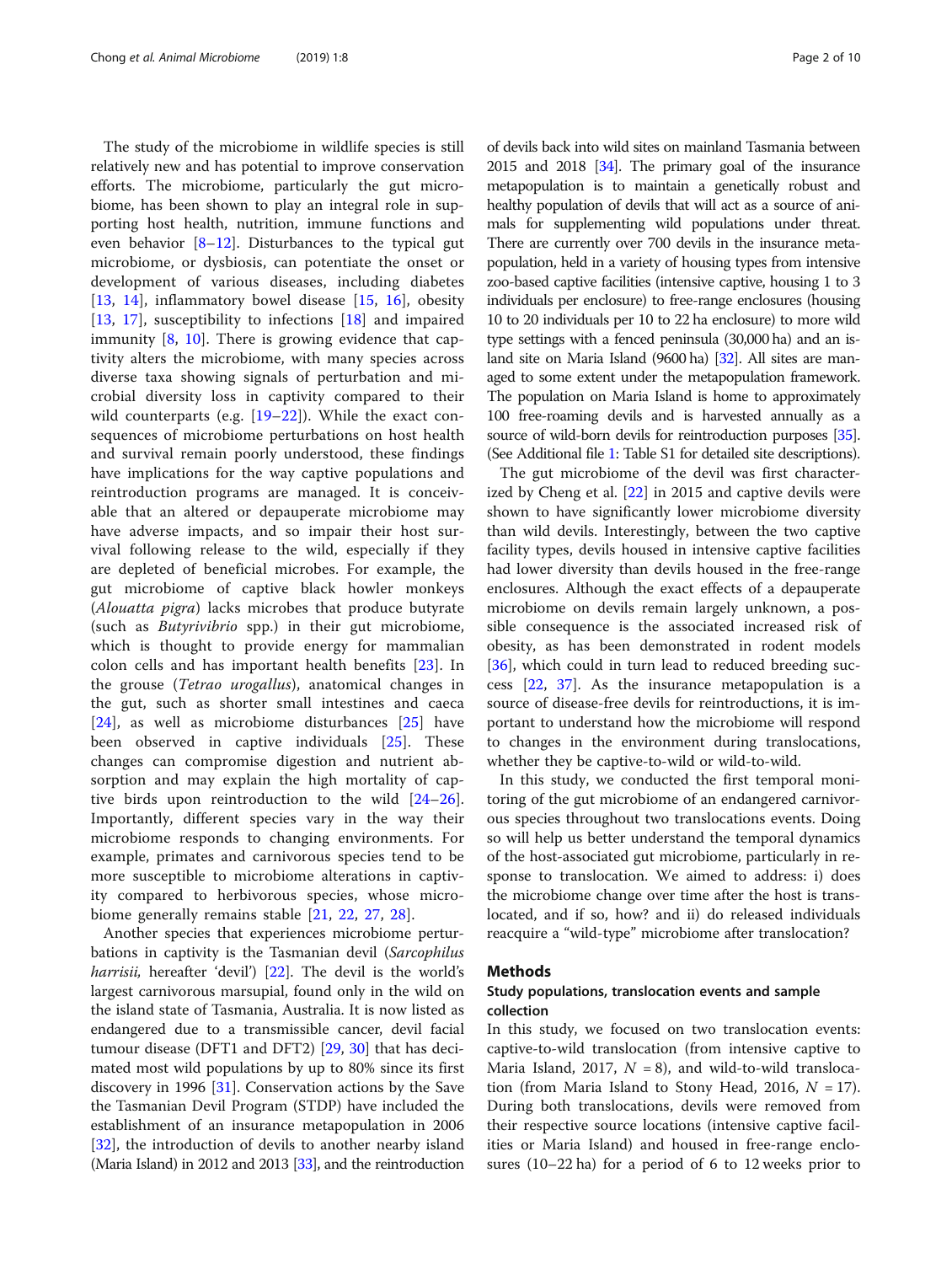their final releases. Whilst in the free-range enclosures, devils were fed a controlled diet consisting of whole carcasses of marsupials including wallaby, pademelon and brushtail possum [\[38](#page-9-0)]. (See Additional file [1](#page-7-0): Table S1 for detailed site descriptions).

Pre-release faecal samples were collected at the source locations by either the keeping or STDP field staff. Faecal samples were also collected at the end of the freerange enclosures period for the wild-to-wild translocation. Post-release trapping and monitoring of the release animals for routine health checks was conducted across two to three time points over a period of 8–12 weeks post- release (See Fig. 1 for translocation timeline and sampling points for the two translocations, and Additional file [2:](#page-7-0) Table S2 for list of released animals with their respective source locations and samples collected). Thereafter, each release site (Maria Island and Stony Head) was monitored annually through live trapping and camera traps in order to assess the health status of both the release and wild incumbent devils (the term "wild incumbent" hereafter refers to resident wildborn devils that inhabit the respective release site). PVCpipe traps baited with wallaby meat were set at the release site and surrounding areas [\[39](#page-9-0)]. Traps were checked daily between 06:00 and 16:00. As devils are nocturnal, captured devils spent no more than 12 to 22

h inside the traps before being released. Captured devils were identified by their unique microchip numbers and faecal samples were collected opportunistically. All faecal samples were collected from the traps, or hessian sacks used during processing of the animals. As all traps were cleaned after each animal, we can be certain of which sample belonged to which animal. To prevent sample degradation, all faecal samples were collected within 22 h of defecation. Upon collection in sterile vials, all samples were immediately stored at − 20 °C in the field before transferring to the lab where they were stored at − 80 °C until DNA extraction. Faecal samples were also collected from wild incumbent devils captured during all trapping trips following the same procedures as described above. The PVC pipe traps were cleaned and disinfected between each trapping trip using a quaternary ammonium/biguanide veterinary disinfectant (F10SC, Health and Hygiene (Pty) Ltd) to ensure that there was no cross contamination between individuals.

## DNA extraction, sequencing and analysis

To account for contamination, blank negative controls consisted of PCR grade water were used at the DNA extraction, PCR and library preparation and sequencing steps. A sub-portion of sample taken from the core of each faecal sample was used for microbial genomic

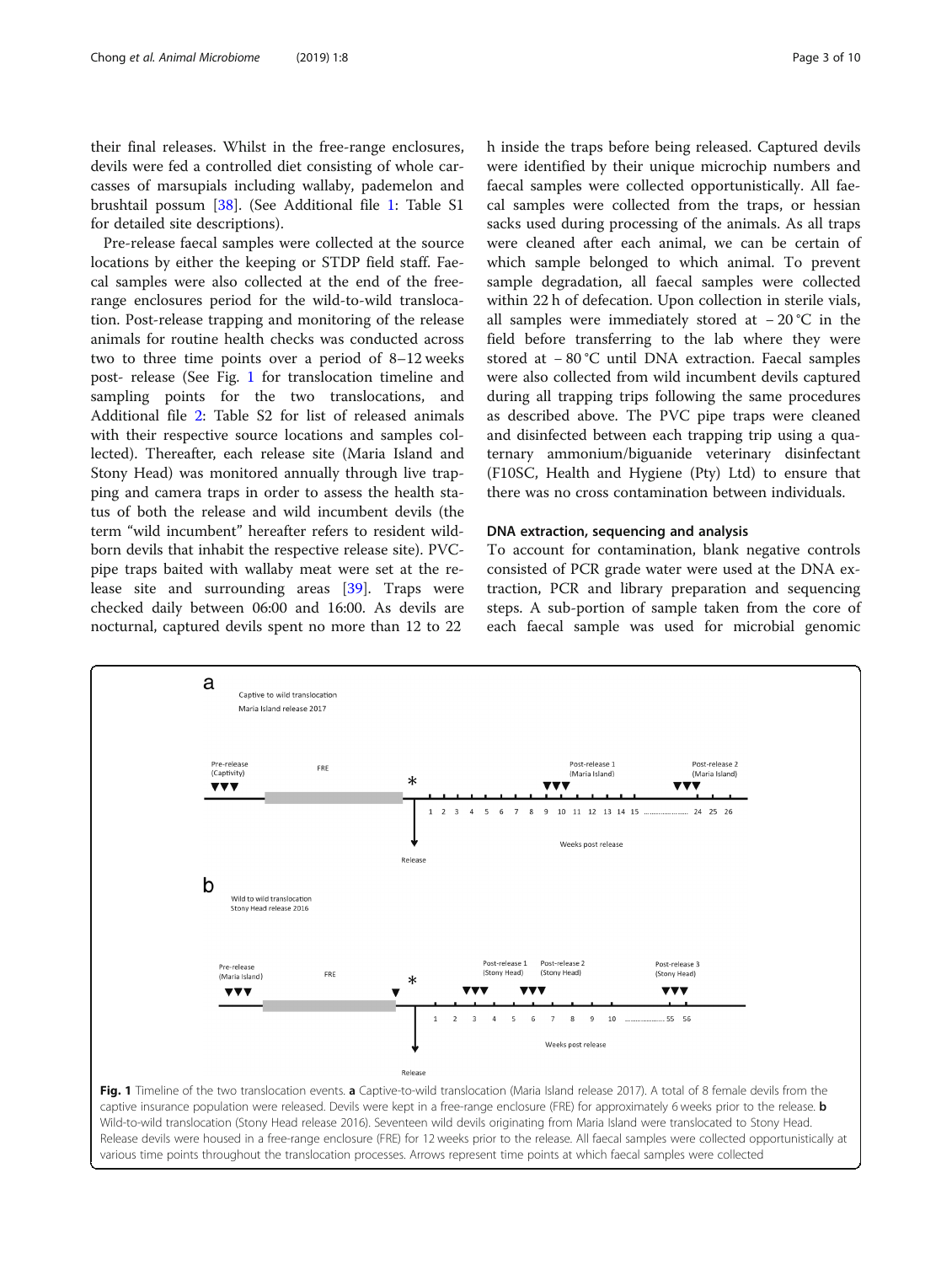DNA extraction using the QIAamp DNA Stool Mini Kit (Qiagen).

Thereafter, barcoded amplicons of the 16S ribosomal RNA (rRNA) gene V3-V4 region using the 341F (5′- CCTAYGGGRBGCASCAG-3′) and 806R (5′-GGACTA CNNGGGTATCTAAT-3′) primers were generated. Briefly, PCR reactions consisted of a mix of 12.5 μL KAPA HiFi HotStart ReadyMix (Kapa Biosystems),  $0.5 \mu$ M of each primer and  $1 \mu$ L of DNA template were used. Thermal cycling conditions were as follows: initial denaturation at 95 °C for 3 min, followed by 35 cycles of denaturation at 95 °C for 30 s, annealing at 55 °C for 30 s, extension at 72 °C for 30 s and a final extension step at 72 °C for 5 min. PCR products were subsequently normalized and pooled using SequalPrep™ Normalization Plate Kit (ThermoFisher) and libraries were purified using Axygen® AxyPrep™ Mag PCR Clean-Up Kit (Fisher Biotec) following the manufacturers' instructions. Sequencing was performed on a MiSeq (Illumina) platform using a MiSeq Reagent kit v3 with a  $2 \times 300$  bp run format at the Ramaciotti Centre for Genomics.

Sequences data was processed and analysed using the QIIME2 (v2019.4) pipeline [\[40\]](#page-9-0). Demultiplexed paired-end sequence reads were merged, quality filtered and denoised into amplicon sequence variants (ASVs) using the DADA2 plugin [[41](#page-9-0)]. Low abundance reads were also filtered out to remove potential contaminants in the dataset.

Resulting feature tables were rarified using the minimum number of sequences per sample for diversity analysis; i.e. 3838 sequences for the captive-to-wild translocation and 5530 sequences for the wild-to-wild translocation. Taxonomy was assigned to the ASVs by aligning to the latest Silva 16S database (version 132). Alpha diversity was estimated using the diversity metrics Chao1, number of ASVs and Shannon's diversity, and statistical significance was assessed using the Kruskal-Wallis tests. Beta diversity was estimated using the UniFrac metrics (weighted and unweighted) and visualized by principle coordinate analysis (PCoA). PERMANOVA tests based on 999 permutations were used to test for differences in microbial beta diversity across sample groups (i.e. Pre-release, Post-release and wild incumbent microbiome). Differential abundance testing was performed using ANCOM implemented in QIIME2 [\[42](#page-9-0)].

## Results

Samples were processed and sequenced in two runs. (Run 1 consisted of samples from the wild-to-wild translocation and run 2 consisted of samples from the captive-to-wild translocation.). Sequencing resulted in a total of 10,616,471 paired end reads (6,454,253 paired end reads in run 1 and 4,162,218 paired end reads in run 2). The number of sequences per sample ranges between 107,548 and 327,052 for run 1 and 31,448 to 206, 240 for run 2.

## Captive-to-wild translocation (Maria Island release)

Eight captive devils were translocated to Maria Island. A total of 19 faecal samples were collected from five of the eight captive released devils. Faecal samples were also collected from seven wild incumbent devils trapped on the Island, resulting in a total of 26 faecal samples for this translocation (See Additional file [2](#page-7-0): Table S2 for list of samples collected, their source locations and collection date). Repeated samples from the same individuals collected at the same time point (due to being trapped more than once during the same trapping trip) were pooled for sequencing. After merging paired-end reads, trimming and quality filtering, a total of 298,942 sequences remained, with a mean of 11,500 sequences per sample.

## Overview of the gut microbiome

The most dominant bacterial phyla detected across all samples collected from the Maria Island release were Firmicutes (32.84% ± 23.45% SD), Fusobacteria (32.44% ± 23.35% SD), Proteobacteria (21.40% ± 20.87% SD), Bacteroidetes (4.04% ± 9.31% SD), Actinobacteria (0.03% ± 0.08% SD) and Tenericutes (0.65% ± 1.07% SD). Consistent with results from the initial microbiome characterisation [[22](#page-8-0)], the microbiomes of these samples were dominated by the bacterial phylum Firmicutes and showed a high Firmicutes-to- Bacteroidetes ratio (Fig. [2](#page-4-0)a). Under the Firmicutes phylum, the dominant family detected was Clostridiaceae  $(18.7% \pm 19.3%$  SD). The most dominant members of Proteobacteria detected were of the Enterobacteriaceae family. (See Additional file [3:](#page-7-0) Table S3 for taxonomic composition of all microbiome samples from the captive-to-wild translocation).

#### Temporal changes in the microbiome

As expected, the microbiome of Maria Island wild incumbent devils had the highest phylotype richness (alpha diversity by Chao1, number of ASVs and Shannon's diversity), followed by the microbiome of the captive release devils at post-release and pre-release (Kruskal Wallis  $p < 0.05$ ) (Fig. [2](#page-4-0)b). To examine whether the gut bacterial communities of devils changed significantly after release, we compared the beta diversity (unweighted UniFrac) between pre-release and post-release samples. The average unweighted distance was  $0.562 \pm$ 0.009. A PERMANOVA test based on 999 permutations indicated a significant difference  $(p = 0.001)$  between pre- and post-release samples, with pseudo-F value of 2.751. Conversely, beta diversity (unweighted Unifrac) between wild incumbent and post-release devils (at either two- or six-months post-release) did not differ significantly ( $p = 0.550$ , pseudo-F value of 0.927), with an average distance of  $0.502 \pm 0.01$ . PCoA plot of unweighted UniFrac (Fig. [2c](#page-4-0)) shows distinct separation between the pre-release microbiome and both post-release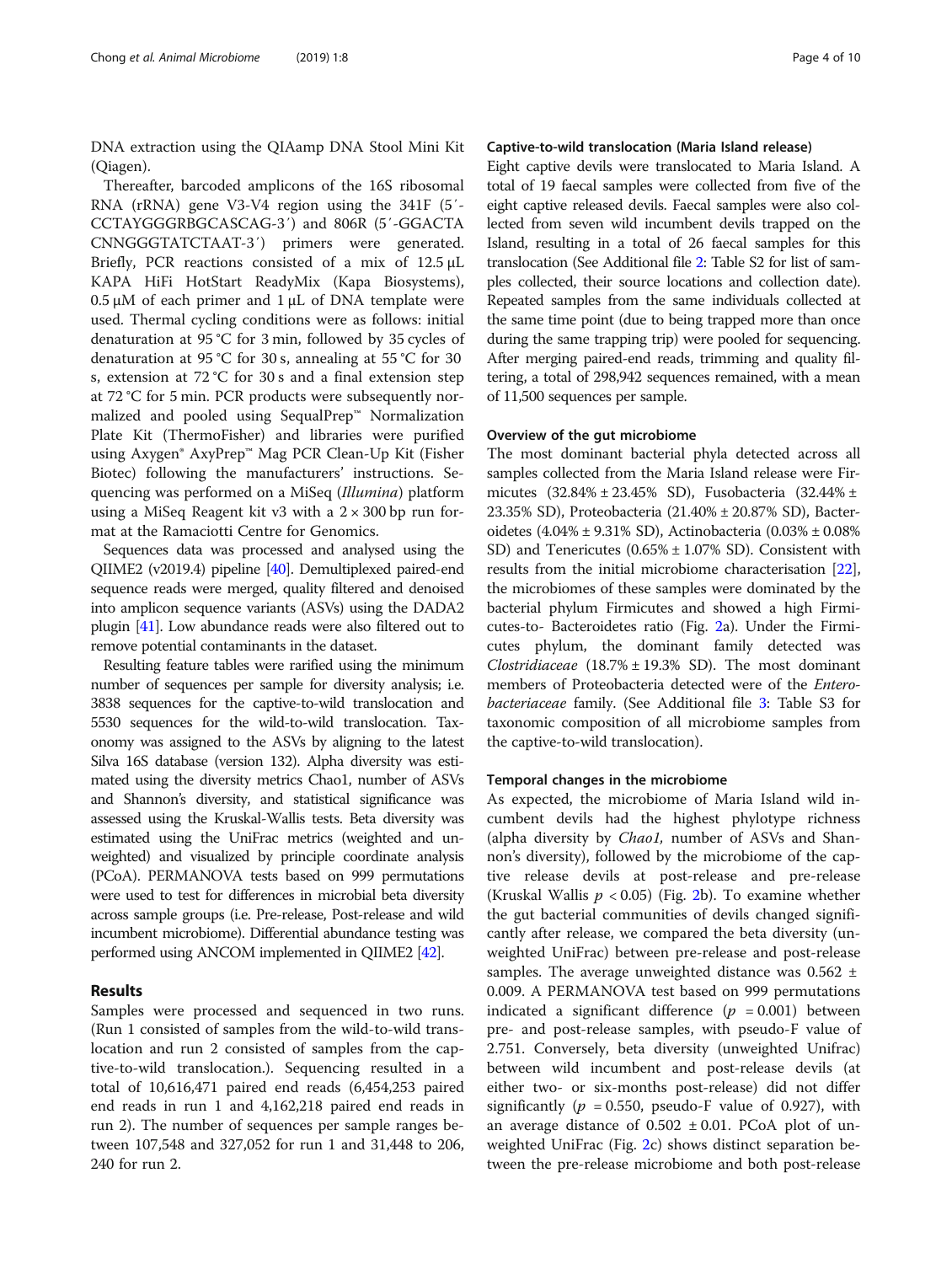<span id="page-4-0"></span>

and wild incumbent microbiome, indicating significant compositional changes after the release. Overlapping of wild incumbent and post-release microbiomes indicates a shift in the captive release microbiome towards the wild incumbent microbiome within the first 6 months following the release.

ANCOM analysis revealed five taxonomic features (ASVs) that were significantly different in abundance between groups (See Additional file [4](#page-7-0): Table S4 for ANCOM analysis of differential abundance for the captive-to-wild translocation). ASVs corresponding to the genera Mycoplasma (phylum Tenericutes), Bacteroides (phylum Bacteroidetes) and Fusobacterium (phylum Fusobacteria) were significantly more abundant in both post-release and wild incumbent devils compared to devils before the release (pre-release). ASVs corresponding to various families or genera in Proteobacteria, such as Enterobacteriaceae and Acinetobacter, and Order Bacillales were most abundant in the pre-release samples.

## Wild-to-wild translocation (stony head release)

Seventeen Maria Island-originated devils were translocated to Stony Head. A total of 41 faecal samples were collected, including 36 samples from nine released devils and five from five wild incumbent devils (See Additional file [2:](#page-7-0) Table S2 for list of samples collected, their source locations and collection date). Repeated samples from the same individuals collected at the same time point were pooled for sequencing. After merging paired-end reads, trimming and quality filtering, a total of 1,138,280 sequences remained, with a mean of 27,101 sequences per sample.

#### Overview of the gut microbiome

The most dominant phyla across all samples were Firmicutes  $(35.20\% \pm 21.78\% \text{ SD})$ , Fusobacteria  $(33.20\% \pm 1.78\% \text{ SD})$ 23.79% SD), Proteobacteria (21.40% ± 16.48% SD), Bacteroidetes  $(3.90\% \pm 8.62\% \text{ SD})$ , Tenericutes  $(2.70\% \pm$ 5.51% SD) and Actinobacteria (0.70% ± 1.23% SD) (Fig. [3a](#page-5-0)). Within Firmicutes, the most common bacterial genus was Clostridium (14.6% ± 11.22% SD). Bacteria from Fusobacteria were mostly from the genera Fusobacterium  $(23.7\% \pm 22.36\% \text{ SD})$  and Cetobacterium  $(6.7\% \pm 1.36\%)$ 9.59% SD), while Proteobacteria was dominated by Plesiomonas  $(10.8\% \pm 11.27\% \text{ SD})$  (See Additional file [5](#page-7-0): Table S5 for taxonomic composition of all microbiome samples from the wild-to-wild translocation).

### Temporal changes in the microbiome

Initial analysis comparing between the pre-release, freerange enclosures and post-release 1 & 2 (1 month and 3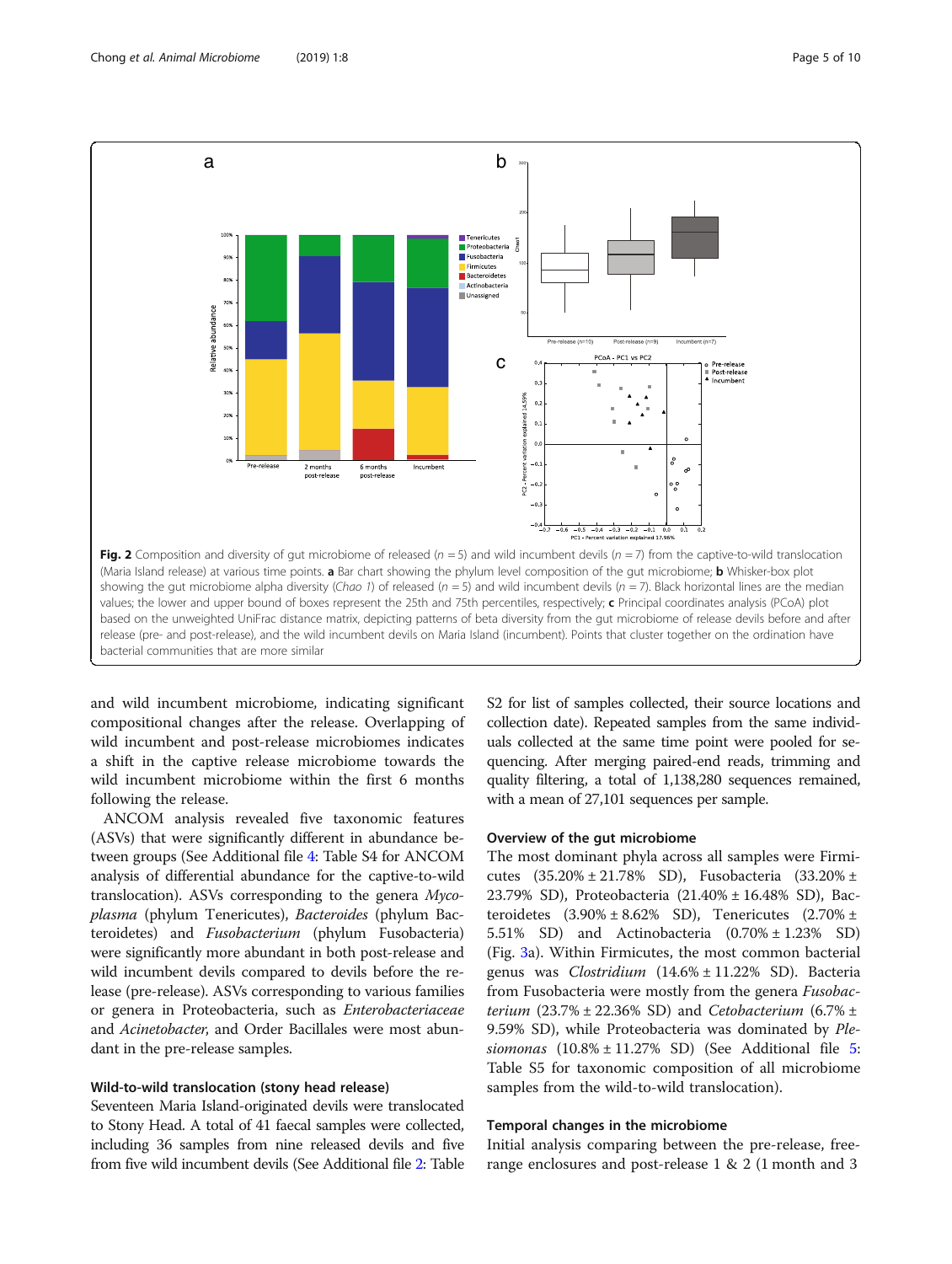

<span id="page-5-0"></span>

release, FRE and Post-release 1 & 2 and Post-release 3), and wild incumbent devils at Stony Head (Incumbent). Post-release 1 & 2 represents samples collected at 1 to 3 months post-release, and post-release 3 represents samples collected 1 year post-release. Points that cluster together on the ordination have bacterial communities that are more similar

months post-release respectively) microbiome of the nine Maria Island originated devils showed that phylotype richness (alpha diversity) was the lowest in the post-release samples, with significant differences in alpha diversity found between free-range enclosures and postrelease (both post-release 1 and 2) samples (Kruskal-Wallis,  $p < 0.05$ ) (Fig. 3b). Beta diversity analysis (unweighted Unifrac) revealed significant differences between post-release samples (post-release 1 and 2) and both pre-release and free-range enclosures samples (PERMANOVA,  $p = 0.001$ ), with an average unweighted distance of  $0.45 \pm 0.003$  between post-release and pre-release, and  $0.51 \pm 0.009$  between post-release and free-range enclosures. Principle coordinates analysis (PCoA) of the unweighted UniFrac

distance matrix shows that post-release samples are separated from both pre-release and free-range enclosures samples, which form a cluster together (Fig. 3c). Principal coordinates PC1 and PC2 together explained 18.87% of the variation between individuals.

Three additional post-release samples collected approximately 1 year after the release in 2017 (Post-release 3) were included in subsequent analysis. Contrary to our expectations, the microbial diversity in the gut microbiome of the released devils did not increase following the release, as phylotype richness (alpha diversity) was the lowest in all the post-release samples. Beta diversity measured by both unweighted and weighted UniFrac again revealed significant differences between samples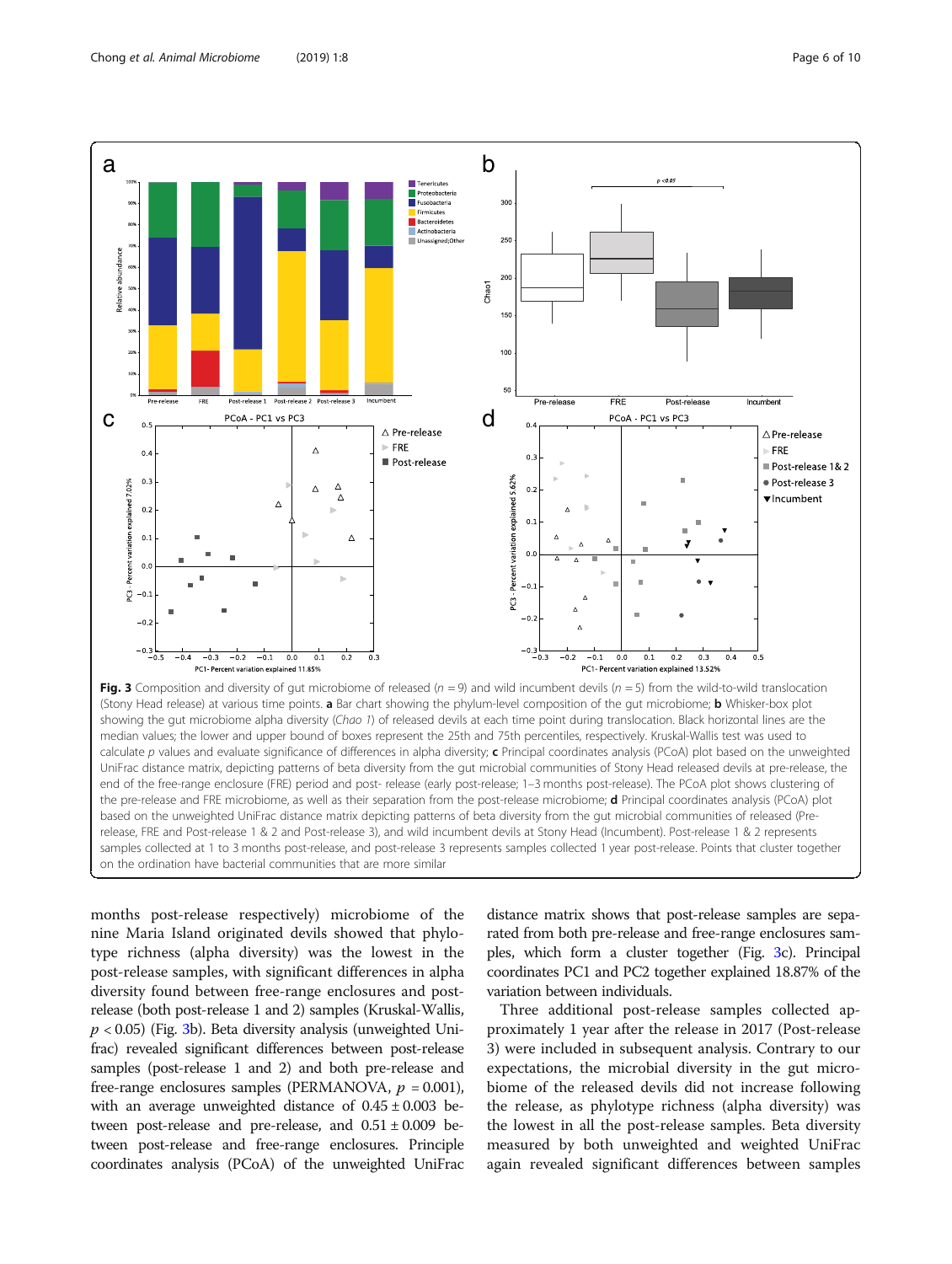from different time points (PERMANOVA,  $p < 0.05$ ). Unweighted UniFrac PCoA plot shows clustering of prerelease and free-range enclosures samples, while early post-release samples (post-release 1 & 2) show a shift away from this cluster and towards the wild incumbent microbiome. The three microbiome samples collected 1 year post-release (post-release 3) overlap with both the early post-release (post-release 1 & 2) and wild incumbent samples, suggesting some degree of stability following the initial shift shortly after the release (Fig. [3](#page-5-0)d).

ANCOM analysis detected three features (ASVs) with significantly different relative abundance between time points. ASV matching to an unclassified genus within the Bacteroidaceae family and Edwardsiella spp. were significantly more abundant in the free-range enclosures samples compared to samples collected at all other time points, while an ASV matching to Epulopiscium spp. was in higher abundance in the pre-release group. (See Additional file [6](#page-8-0): Table S6 for ANCOM analysis of differential abundance for the wild-to-wild translocation).

## **Discussion**

Intensive captive management has altered the devil microbiome, resulting in loss of diversity, particularly in the gut [\[22](#page-8-0)]. This observation has prompted us to investigate whether such microbiome perturbations are permanent or can be reversed once the hosts are released to the wild. Here we examined gut microbiome samples collected from released devils over the course of two translocations; i) captive-to-wild translocation (captivity to Maria Island), and wild-to-wild translocation (Maria Island to Stony Head). Our results showed that the devil gut microbiome is not static as there were significant diversity and compositional changes across time for both translocations. Increased microbial diversity was observed in the captive devils released onto Maria Island. Compositional shifts towards the wild incumbent microbiome occurred within 6 to 12 months of post-release in both translocations, suggesting that the loss of microbiome diversity and perturbations previously observed are not permanent.

Changes in gut microbiome from captive-to-wild are similar to a previous study where a captive dugong  $(Du$ *gong dugon*) was released into the wild and subsequently recaptured 8 months later. It was found to have a hindgut microbiome similar to those of wild subadult and adult dugongs [\[43\]](#page-9-0). The microbiome shift was attributed to exposure to natural conditions and foraging (from cos lettuce fed in captivity to seagrass in the wild), as well as interactions with wild dugongs. Similar factors associated with changes in diets and microbial exposures through environmental and social contacts may also be driving the post-release changes observed in the released devils in our current study. Unlike the dugong study, which provided a snapshot of the post-release microbiome at a single time point, we investigated the temporal variations of the devil gut microbiome across multiple time points throughout the translocation process. Doing so has allowed us to understand the long-term temporal dynamics of the devil gut microbiome in greater detail. Of note, short and long term temporal fluctuations in the gut microbiome of mammals living in the wild are not uncommon, as seen in field mice [[44\]](#page-9-0), and red squirrel [\[45](#page-9-0)].

Interestingly the wild-to-wild translocation (Stony Head release) results do not reflect an increase in microbiome diversity post-release. At this site, there was a loss of microbial diversity post-release, regardless of the number of months that had passed since the release occurred. This can be potentially attributed to the origin of the devils used in the Stony Head translocation. Although not native to the island, devils living on Maria Is-land are free roaming and are considered wild [\[33](#page-9-0)]. When comparing the wild incumbent microbiome of Stony Head devils to Maria Island devils, the Maria Island animals have a higher microbial diversity, although this is not statistically significant (Kruskal-Wallis test,  $p > 0.05$ ). This higher microbiome diversity may reflect a wider range of food sources available on Maria Island, including wallabies, insects, birds and other marine species such as penguins, shearwater and fish. Stony Head on the other hand is a more homogeneous landscape, being an inland site occupied by mostly farmland and a military base. Potential food sources at this location may not be as varied as Maria Island hence reducing microbiome diversity. Nevertheless, the microbiome of released devils at post-release became more similar to the wild incumbent microbiome, specifically in relation to the acquisition of Tenericutes and Actinobaceteria, both of which were previously missing or in much lower abundance in the pre-release microbiome (Fig. [3a](#page-5-0)). However, we also found that some members of the microbiome, such as Bacteroidetes, persisted at post-release despite not being present in the wild incumbent microbiome (Fig. [3](#page-5-0)a). This wild-to-wild translocation therefore shows that at post-release, the microbiome of released devils gained some novel microbes and shifted towards the wild incumbent microbiome, while still maintaining certain microbes that are not found within the wild incumbent community. In addition, we only found a limited number of microbial features (no more than five) that were in significantly different abundances between groups for both translocations. The persistent occurrence and abundance of most bacteria therefore likely represent the devil core gut microbiome. Furthermore, our small sample size may have also contributed to the low number of features with differential abundance across groups.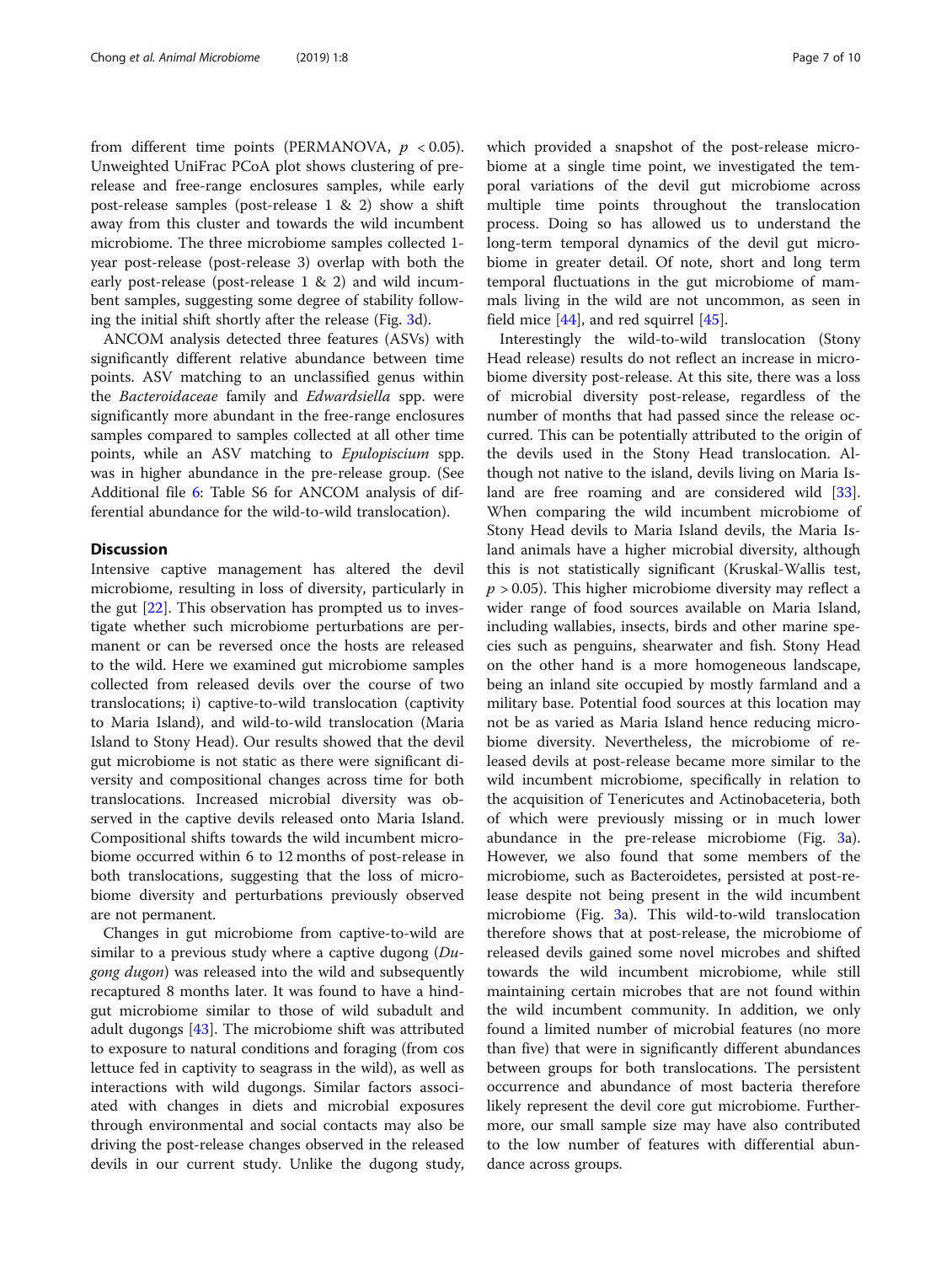<span id="page-7-0"></span>The general shift in the post-release microbiome towards the wild incumbent microbiome observed here suggests some level of host-host and host-environment microbiome sharing is occurring, in line with similar observations from previous studies in domestic dogs (Canis lupus familiaris) [\[46](#page-9-0)] and komodo dragons (Varanus komodoensis) [\[47](#page-9-0)]. This demonstrates that the devil gut microbiome is dynamic and subject to changes that are likely driven by environmental factors, such as diet. For example, higher proportions of Mycoplasma and Tenericutes in both the wild incumbent and post-release devil microbiome on Maria Island compared to the prerelease microbiome of the captive release devils are likely due to increased access and consumption of fish and other marine species on the island. Mycoplasma bacteria has been commonly observed in many marine species including fish and molluscs [\[48](#page-9-0)–[51\]](#page-9-0). Members of this phyla often dominate the gut microbiome of fish, with Tenericutes contributing to 18 and 82% of the sequences retrieved from the guts of two king mackerel specimens [\[52\]](#page-9-0). Indeed, devils on the island are often observed eating fish that have been washed up on the beach (P. Wise, personal communication, June 2018). Furthermore, social interactions between the release and wild incumbent devils during feeding and mating also likely contributed to the observed microbiome sharing and shift towards the wild incumbent microbiome.

Previously, devils have been found to have high prevalence of Firmicutes  $(53.5 \pm 3.9%)$  and very low prevalence of Bacteroidetes  $(1.2 \pm 0.6%)$  in their gut compared to most other mammalian species [[22\]](#page-8-0). A high ratio of gut Firmicutues to Bacteroidetes is common in carnivorous mammals [[22,](#page-8-0) [53\]](#page-9-0) and has been linked to improved efficiency in harvesting energy from food. From the wildto-wild translocation (Stony Head release), we observed a significant increase in the proportion of Bacteroidetes at the end of the free-range enclosures period (23.56% in free-range enclosures vs. < 1.34% in Pre-release and all Post-release). The reason behind this significant increase in Bacteroidetes and hence changes to the F:B ratio at the end of the free-range enclosures period is unclear but may reflect changes in the pattern of food intake by devils whilst being housed in the free-range enclosures. Devils in the wild often gorge up to 40% of their body mass in a single meal and then do not eat for several days due to limited food sources [\[54](#page-9-0)]. The need to efficiently harvest and store energy from food is likely lessened under the more relaxed environment of a freerange enclosure, where animal carcasses (e.g. wallabies, possums and pademelons) are put out for the devils at feed stations on a regular (two to three times per week) basis [[38](#page-9-0)].

For all wildlife species, management of host-associated microbiome in captivity is important and management strategies should be implemented to minimise microbiome perturbations in the first place. This can be achieved through provision of more natural and diverse diets, increased microbial reservoirs in housing enclosures and by minimising antibiotic use. Future studies should focus on determining the health consequences, if any, of microbiome perturbations as a result of captivity. There has also been evidence suggesting that long-term managed species with multiple generations in captivity experience greater microbiome changes and may therefore be less capable of reacquiring wild-type microbiome [[55,](#page-9-0) [56](#page-9-0)]. Understanding the effects of birth origin and the number of generations in captivity on host-associated microbiome could have important implications for the captive management of wildlife species. Furthermore, in light of the significance of the Devil facial tumour disease (DFTD) on wild devil populations, future studies should compare the microbiome between infected and healthy devils to better understand the interplay between DFTD and microbiome health. Given the close link between the microbiome and host immunity, it is possible that immunosuppression due to DFTD infection [[57](#page-9-0)] may cause considerable changes to the microbiome.

## Conclusions

To the best of our knowledge, this is the first study that has systematically investigated the temporal changes of the host gut microbiome during translocations of a wildlife species. We have shown that a carnivorous species' microbiome perturbations from captivity are not necessarily permanent, and that translocating animals regardless of their source locations, results in acquisition of the wild incumbent, or resident microbiome. We recommend conservation practitioners to incorporate microbiome monitoring as part of their species recovery programs and post-release monitoring to assess the impacts of translocation on animal microbiomes and understand its implication in translocation success.

## Additional files

[Additional file 1:](https://doi.org/10.1186/s42523-019-0012-4) Table S1. Descriptions of pre-release (source locations), Free-range enclosures (FRE) and post-release (release locations) sites for each translocation. (DOCX 28 kb)

[Additional file 2:](https://doi.org/10.1186/s42523-019-0012-4) Table S2. List of microbiome samples from each translocation, including animal ID, origin and sample collection dates. (XLSX 10 kb)

[Additional file 3:](https://doi.org/10.1186/s42523-019-0012-4) Table S3. Taxonomic compositions of all microbiome samples from the captive-to-wild translocation (Maria Island release) at the phylum, class, order, family, genus levels. (XLSX 129 kb)

[Additional file 4:](https://doi.org/10.1186/s42523-019-0012-4) Table S4. ANCOM analysis of differential abundance for the captive-to-wild translocation. (XLSX 10 kb)

**[Additional file 5:](https://doi.org/10.1186/s42523-019-0012-4) Table S5.** Taxonomic compositions of all microbiome samples from the wild-to-wild translocation (Stony Head release) at the phylum, class, order, family, genus levels. (XLSX 233 kb)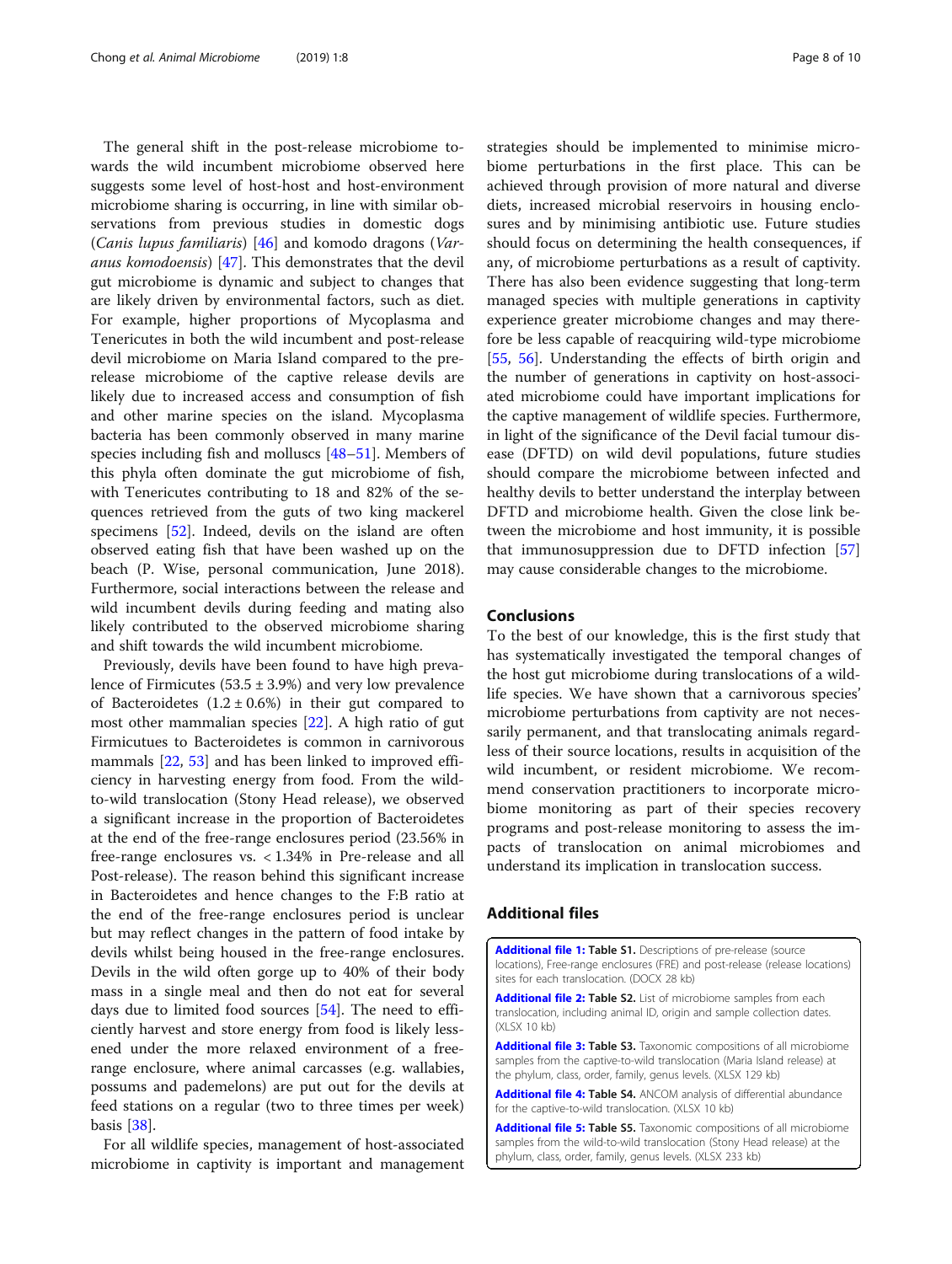<span id="page-8-0"></span>[Additional file 6:](https://doi.org/10.1186/s42523-019-0012-4) Table S6. ANCOM analysis of differential abundance for the wild-to-wild translocation. (XLSX 9 kb)

#### Abbreviations

DFTD: Devil facial tumour disease; FRE: Free-range enclosures; STDP: Save the Tasmanian Devil program

#### Acknowledgements

We would like to thank all the Save the Tasmanian Devil Program staff who collected faecal samples for this project during the releases, in particular Drew Lee, Jodie Elmer, and Bill Brown. Thanks also to Yuanyuan Cheng for her advice on microbiome analyses. This work was funded by the Australian Research Council LP140100508.

#### Authors' contributions

RC, KB, CJH, CEG and VRB designed the experiments. RC carried out the experiment, analysed the data and wrote the first draft of the manuscript. SF, PW and RC collected the samples and SF and PW provided insights into devil translocations and the release sites. All authors critically reviewed and approved the final manuscript.

#### Funding

This work was funded by an Australian Research Council (ARC; LP140100508) grant to KB/CEG/CH/VB.

#### Availability of data and materials

All raw sequence reads are available in the NCBI SRA database with accession number SRP194130.

#### Ethics approval

Wild Tasmanian devils were trapped by the Save the Tasmanian Devil Program staff under the Tasmanian Government Department of Primary Industries, Parks, Water and Environment Standard Operating Procedure "Trapping and handling wild Tasmanian devils".

#### Consent for publication

Not applicable.

#### Competing interests

The authors declare that they have no competing interests.

#### Author details

<sup>1</sup>School of Life and Environmental Sciences, University of Sydney, Sydney, NSW 2006, Australia. <sup>2</sup>San Diego Zoo Global, PO Box 120551, San Diego, CA 92112, USA. <sup>3</sup>Department of Primary Industries, Parks, Water and Environment, Hobart, TAS, Australia. <sup>4</sup>Toledo Zoo, 2605 Broadway, Toledo, OH 43609, USA. <sup>5</sup>Marie Bashir Institute for Infectious Diseases and Biosecurity, Sydney Medical School, University of Sydney, Sydney, NSW 2006, Australia. <sup>6</sup>Sydney School of Veterinary Science, University of Sydney, Sydney, NSW 2006, Australia.

#### Received: 16 May 2019 Accepted: 28 July 2019 Published online: 03 October 2019

#### References

- 1. Mathews F, Orros M, McLaren G, Gelling M, Foster R. Keeping fit on the ark: assessing the suitability of captive-bred animals for release. Biol Conserv. 2005;121(4):569–77.
- 2. Fischer J, Lindenmayer DB. An assessment of the published results of animal relocations. Biol Conserv. 2000;96(1):1–11.
- 3. Snyder NFR, Derrickson SR, Beissinger SR, Wiley JW, Smith TB, Toone WD, Miller B. Limitations of captive breeding in endangered species recovery. Conserv Biol. 1996;10(2):338–48.
- 4. Toone WD, Wallace MP. In: Olney PJS, Mace GM, Feistner ATC, editors. The extinction in the wild and reintroduction of the California condor (Gymnogyps californianus), in creative conservation: interactive management of wild and captive animals. Dordrecht: Springer Netherlands; 1994. p. 411–9.
- 5. Spalton JA, Lawerence MW, Brend SA. Arabian oryx reintroduction in Oman: successes and setbacks. Oryx. 2009;33(2):168–75.
- 6. Miller B, Biggins D, Hanebury L, Vargas A. In: Olney PJS, Mace GM, Feistner ATC, editors. Reintroduction of the black-footed ferret (Mustela nigripes), in creative conservation: interactive management of wild and captive animals. Dordrecht: Springer Netherlands; 1994. p. 455–64.
- 7. Seddon PJ, Armstrong DP, Maloney RF. Developing the science of reintroduction biology. Conserv Biol. 2007;21(2):303–12.
- 8. Kinross JM, Darzi AW, Nicholson JK. Gut microbiome-host interactions in health and disease. Genome Med. 2011;3(3):14.
- 9. Cho I, Blaser MJ. The human microbiome: at the interface of health and disease. Nat Rev Genet. 2012;13(4):260.
- 10. Kau AL, Ahern PP, Griffin NW, Goodman AL, Gordon JI. Human nutrition, the gut microbiome and the immune system. Nature. 2011;474(7351):327.
- 11. Flint HJ, Scott KP, Louis P, Duncan SH. The role of the gut microbiota in nutrition and health. Nat Rev Gastroenterol Hepatol. 2012;9(10):577.
- 12. Cryan JF, Dinan TG. Mind-altering microorganisms: the impact of the gut microbiota on brain and behaviour. Nat Rev Neurosci. 2012;13(10):701.
- 13. Devaraj S, Hemarajata P, Versalovic J. The human gut microbiome and body metabolism: implications for obesity and diabetes. Clin Chem. 2013;59(4):617–28.
- 14. Hartstra AV, Bouter KE, Bäckhed F, Nieuwdorp M. Insights into the role of the microbiome in obesity and type 2 diabetes. Diabetes Care. 2015;38(1): 159–65.
- 15. Frank DN, Robertson CE, Hamm CM, Kpadeh Z, Zhang T, Chen H, Zhu W, Sartor RB, Boedeker EC, Harpaz N. Disease phenotype and genotype are associated with shifts in intestinal-associated microbiota in inflammatory bowel diseases. Inflamm Bowel Dis. 2011;17(1):179–84.
- 16. Fava F, Danese S. Intestinal microbiota in inflammatory bowel disease: friend of foe? World J Gastroenterol: WJG. 2011;17(5):557.
- 17. DiBaise JK, Zhang H, Crowell MD, Krajmalnik-Brown R, Decker GA, Rittmann BE. Gut microbiota and its possible relationship with obesity. Mayo Clin Proc. 2008;83(4).
- 18. Honda K, Littman DR. The microbiome in infectious disease and inflammation. Annu Rev Immunol. 2012;30:759–95.
- 19. Clayton JB, Vangay P, Huang H, Ward T, Hillmann BM, Al-Ghalith GA, Travis DA, Long HT, Van Tuan B, Van Minh V. Captivity humanizes the primate microbiome. Proc Natl Acad Sci. 2016;113(37):10376–81.
- 20. Kohl KD, Skopec MM, Dearing MD. Captivity results in disparate loss of gut microbial diversity in closely related hosts. Conserv Physiol. 2014;2(1): cou009.
- 21. McKenzie VJ, Song SJ, Delsuc F, Prest TL, Oliverio AM, Korpita TM, Alexiev A, Amato KR, Metcalf JL, Kowalewski M. The effects of captivity on the mammalian gut microbiome. Integr Comp Biol. 2017;57(4):690–704.
- 22. Cheng Y, Fox S, Pemberton D, Hogg C, Papenfuss AT, Belov K. The Tasmanian devil microbiome—implications for conservation and management. Microbiome. 2015;3(1):76.
- 23. Amato KR, Yeoman CJ, Kent A, Righini N, Carbonero F, Estrada A, Gaskins HR, Stumpf RM, Yildirim S, Torralba M. Habitat degradation impacts black howler monkey (Alouatta pigra) gastrointestinal microbiomes. ISME J. 2013; 7(7):1344.
- 24. Liukkonen-Anttila T, Saartoala R, Hissa R. Impact of hand-rearing on morphology and physiology of the capercaillie (Tetrao urogallus). Comp Biochem Physiol A Mol Integr Physiol. 2000;125(2):211–21.
- 25. Wienemann T, Schmitt-Wagner D, Meuser K, Segelbacher G, Schink B, Brune A, Berthold P. The bacterial microbiota in the ceca of Capercaillie (Tetrao urogallus) differs between wild and captive birds. Syst Appl Microbiol. 2011; 34(7):542–51.
- 26. Seiler C, Angelstam P, Bergmann H-H. Conservation releases of captivereared grouse in Europe–what do we know and what do we need. Cahiers d'Ethologie. 2000;20:235–52.
- 27. Jesús-Laboy D, Kassandra M, Godoy-Vitorino F, Piceno YM, Tom LM, Pantoja-Feliciano IG, Rivera-Rivera MJ, Andersen GL, Domínguez-Bello MG. Comparison of the fecal microbiota in feral and domestic goats. Genes. 2012;3(1):1–18.
- 28. Alfano N, Courtiol A, Vielgrader H, Timms P, Roca AL, Greenwood AD. Variation in koala microbiomes within and between individuals: effect of body region and captivity status. Sci Rep. 2015;5:10189.
- 29. Loh R, Bergfeld J, Hayes D, O'hara A, Pyecroft S, Raidal S, Sharpe R. The pathology of devil facial tumor disease (DFTD) in Tasmanian devils (Sarcophilus harrisii). Vet Pathol. 2006;43(6):890–5.
- 30. Pye RJ, Pemberton D, Tovar C, Tubio JM, Dun KA, Fox S, Darby J, Hayes D, Knowles GW, Kreiss A. A second transmissible cancer in Tasmanian devils. Proc Natl Acad Sci. 2016;113(2):374–9.